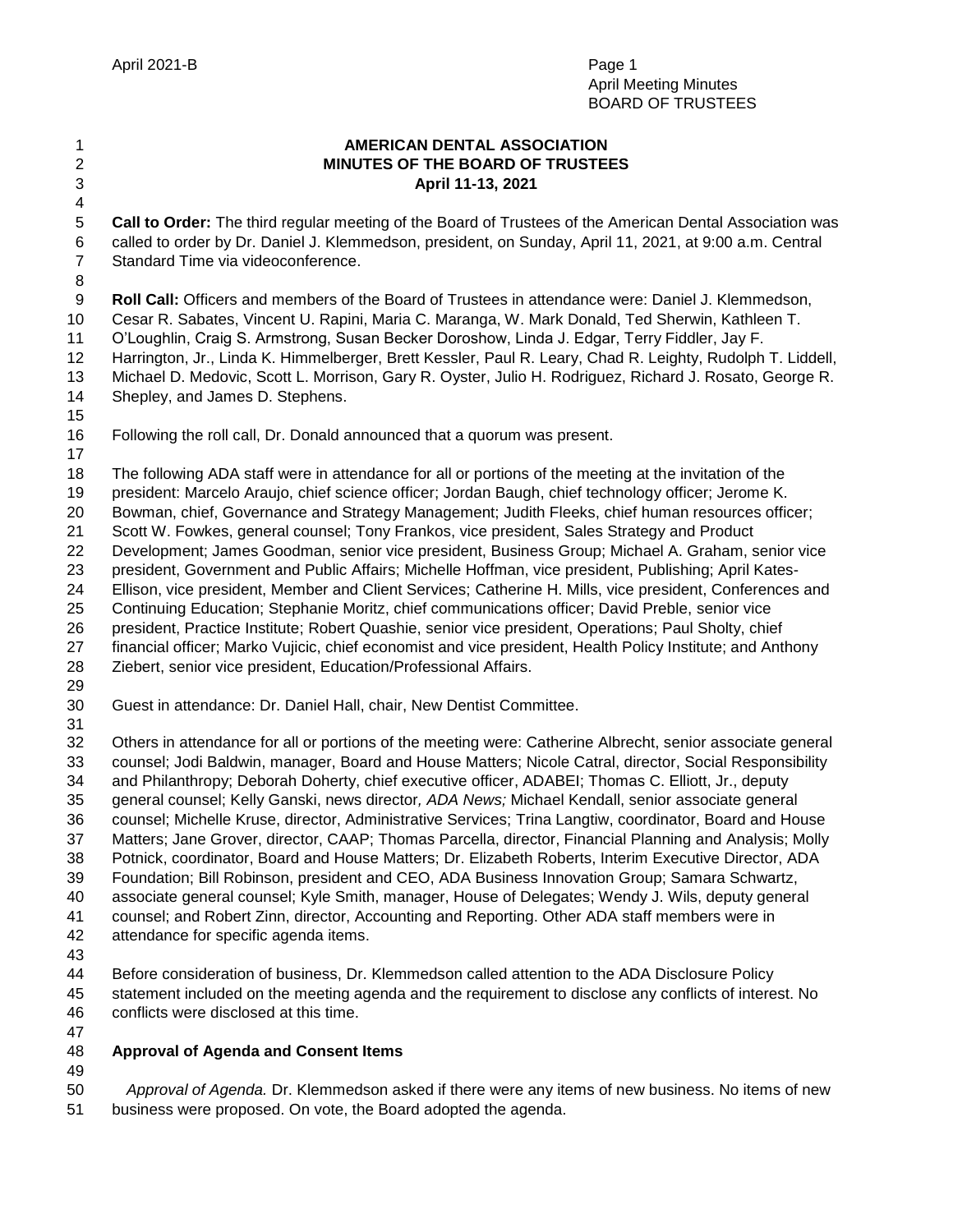**B-20-2021. Resolved,** that the agenda be approved as the official order of business for the current meeting of the Board of Trustees except that the President may alter the order of the agenda when necessary to expedite business. *Approval of Consent Calendar.* Dr. Klemmedson reviewed the list of proposed consent items; the following items were removed from consent. **Bullets** Report of the Senior Vice President, Practice Institute: Proposal to Amend Metric on Objective 10 of Common Ground 2025 (Res. B-21) 11 • Informational Report of the Senior Vice President Education and Professional Affairs: Interstate Licensure Compacts **B-19-2021. Resolved,** that the resolutions contained on the Consent Calendar for Board of Trustees consideration, as amended, be approved and reports be filed. On vote, the consent calendar was adopted by the Board of Trustees. **Approval of Minutes of Previous Sessions** *Minutes of the February 5-7, 2021, virtual meeting of the Board of Trustees.* The following resolution was adopted (consent calendar action). **B-36-2021. Resolved,** that the minutes of the February 5-7, 2021, meeting of the Board of Trustees be approved. *Minutes of the March 19, 2021, Special Confidential Telephonic meeting of the Board of Trustees.* The following resolution was adopted (consent calendar action). **B-37-2021. Resolved,** that the minutes of March 19, 2021, Special Confidential Telephonic meeting of the Board of Trustees be approved. **Report on Mail Ballot Actions:** In accordance with the *Organization and Rules of the Board of Trustees,*  the following mail ballot action is required to be reported in the minutes of the next regular meeting of the Board of Trustees. The mail ballot resolution was unanimously adopted. *Mail Ballot No. 1—Honorary Membership.* **B-24-2021. Resolved,** that Honorary Membership to the American Dental Association be awarded to: Mr. Jerome K. Bowman **Reports of Standing Committees of the Board of Trustees Report of the Audit Committee:** On behalf of the Committee, Dr. Jay Harrington, chair, presented the report of the Audit Committee's March 24, 2021, meeting. The report identified major topics discussed and actions taken. **Report of the Budget and Finance Committee:** On behalf of the Budget and Finance Committee, Dr. George Shepley, chair, presented the report of the Committee's April 5, 2021, meeting. The report identified major topics discussed, reports received and actions taken. 54 Dr. Shepley moved Resolution B-38 with the Committee's recommendation to adopt; on vote,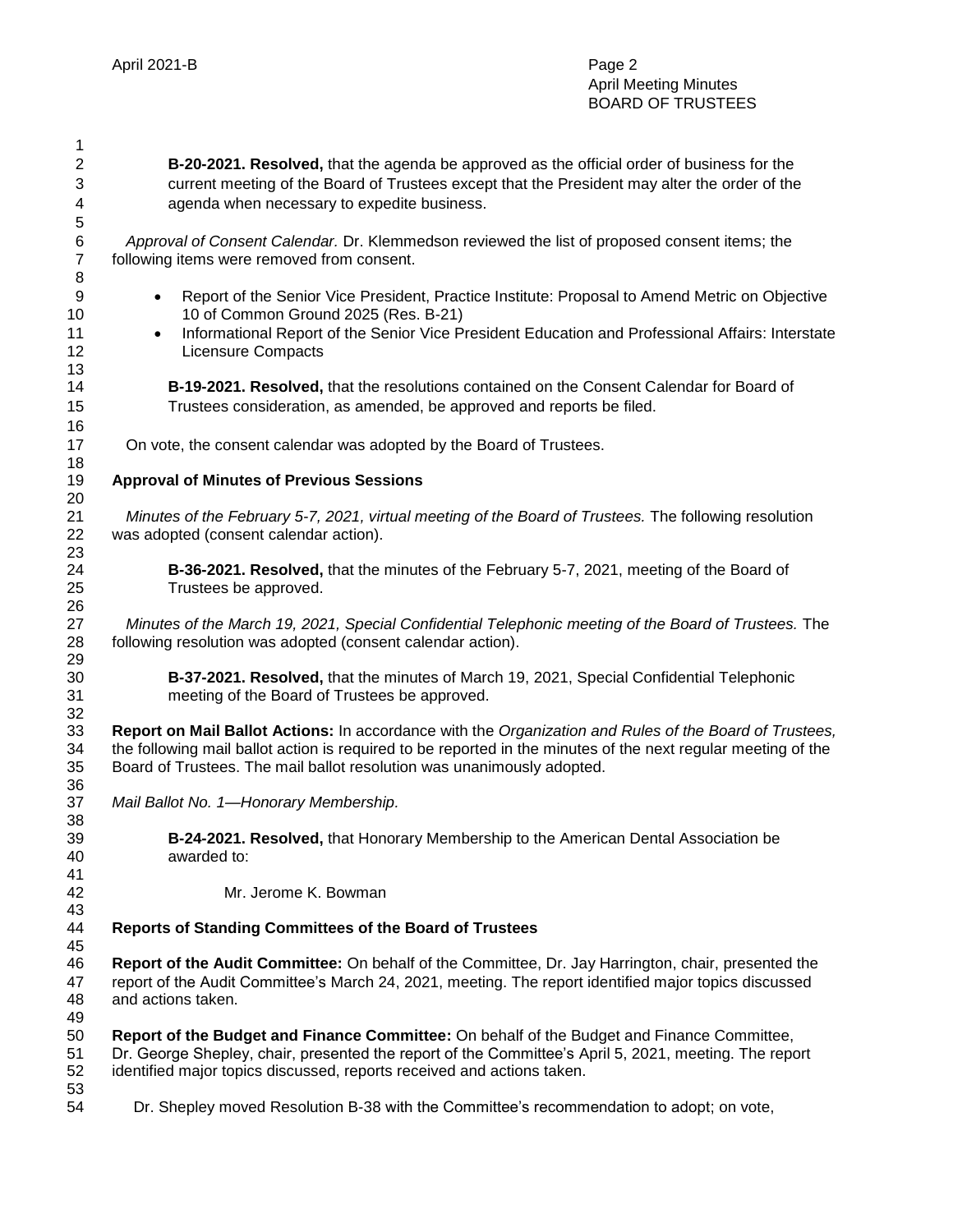Resolution B-38 was adopted.

 **B-38-2021. Resolved,** that the ADA quarterly financial statements as of September 30, 2020, be filed and posted in the appropriate delegates section.

6 Dr. Shepley moved Resolution B-39 with the Committee's recommendation to adopt; on vote, Resolution B-39 was adopted.

 **B-39-2021. Resolved,** that, for calendar year 2022 and beyond, fifty percent (50%) of the royalties from the ADA Members Insurance Plans be reported as revenue within ADA Operations, and fifty percent (50%) shall be reported in the Long Term Investment Reserve.

13 Dr. Shepley moved Resolution B-40 with the Committee's recommendation to adopt; hearing no objections, Resolution B-40 was adopted by general consent.

 **B-40-2021. Resolved,** that, prior to January 1, 2022, an amount necessary to bring the balance of the ADA Members Insurance Royalty Reserve ("Royalty Reserve") up to \$100 million as set 18 forth in B-81-2014 be allocated from the Long Term Investment Reserve to the Royalty Reserve, and be it further

 **Resolved,** that the Budget and Finance Committee ("the Committee") consult with ADA's independent investment advisors with regard to the timing of such transfer, and be it further Resolved, that the Royalty Reserve be held as a quasi-endowment ("Quasi-Endowment Royalty Fund"), and be it further

 **Resolved,** that the Committee consult with ADA's independent investment advisors to develop a proposed investment spending policy and any other policies necessary to govern the management of the Quasi-Endowment Royalty Fund, and be it further

 **Resolved,** that the Committee shall report its recommendations regarding such policies to the ADA Board of Trustees at the Board's July 2021 meeting.

33 Dr. Shepley moved Resolution B-41 with the Committee's recommendation to adopt; hearing no objection, Resolution B-41 was adopted by general consent.

 **B-41-2021. Resolved,** that the 2022 ADA operating budget shall target a deficit of no more than 37 \$3 million, which target includes \$4 million of revenue from the newly created Quasi-Endowment Royalty Fund plus 50% of the royalties from the ADA Members Insurance Plans.

 *Request for Funding: SmileCon COVID-19 Impacts.* Dr. Shepley moved Resolution B-35 with the Committee's recommendation to postpone definitely to the July 2021 meeting of the Board. Dr. Shepley reported that this added time would enable staff to collect additional, up-to-date information that is expected to be gathered during the Las Vegas site visit in late-April. 

 **B-35. Resolved,** that the ADA Board of Directors approve funding from reserves up to \$385,000 to fund SmileConTM 2021 unanticipated expenses related to the impact of COVID-19.

 48 A motion was made to postpone consideration of Resolution B-35 definitely until the July meeting. Hearing no objection, the motion to postpone definitely until July was adopted by general consent. 

 *Report on the Status of the 2021 Board Contingency.* A Board Contingency Fund of \$700,000 was authorized in the 2021 budget. The Board of Trustees has not approved any funding requests, which leaves the balance of the 2021 Board Contingency Fund at \$700,000.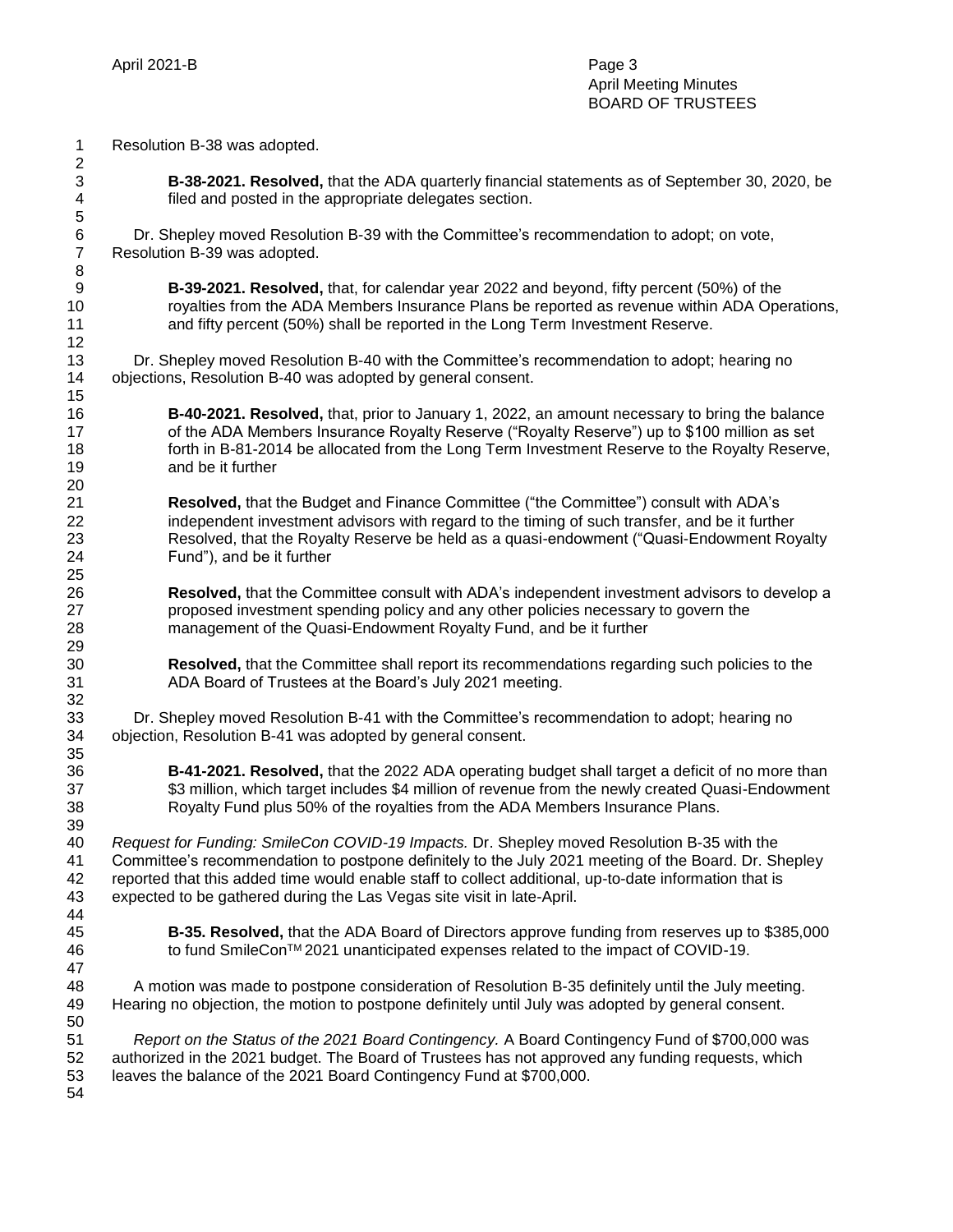**Report of the Compensation Committee:** On behalf of the Committee, Dr. Linda Himmelberger, chair, presented the report of the Compensation Committee's March 25, 2021, meeting. The report identified major topics discussed and actions taken.

 $\frac{4}{5}$  **Report of the Diversity and Inclusion Committee:** On behalf of the Diversity and Inclusion Committee, Dr. Julio Rodriguez, chair, presented reports of the Committee's February 18, 2021, and March 25, 2021, meetings. The reports identified major topics discussed and reports received.

- **Report of the Governance Committee:** On behalf of the Governance Committee, Dr. Linda
- Himmelberger, chair, presented the report of the Committee's March 23, 2021, meeting. The report identified major topics discussed and actions taken.
- **Report of the Pension Committee:** On behalf of the Committee, Dr. Ted Sherwin, chair, presented the report of the Committee's March 22, 2021, meeting. The report identified major topics discussed and actions taken.
- 

## **Reports and Resolutions to the Board of Trustees**

- **Financial Goal**
- 

 **Report on Finance Goal of Common Ground 2025:** This report summarized the progress report on the financial goal of Common Ground: The ADA will be financially sustainable (consent calendar item). 

**Informational Report Regarding Officer Approval of Expenditures from Capital Replacement** 

 **Reserve Spending:** This informational report summarized Officer approval of spending from the Capital Replacement Reserves (consent calendar item).

 **Report of the Publishing Division: Publishing Division Update:** Ms. Michelle Hoffman, vice president, Publishing, reported that ADA's publishing portfolio is divided into two halves: news and business publications and scholarly and scientific publications. *ADA News* and *JADA* are the most well-read and respected publications in all of dentistry, and ADA's publications survived COVID in far stronger position than did the competitors. Print advertising revenue continues to decrease, but this is offset to a degree by increases in digital advertising. ADA is also creating more sophisticated advertising campaigns expected to drive revenue growth.

 **Report of the Advisory Committee on Annual Meetings: CAM Charter Update:** The Board of Trustees adopted the following resolution (consent calendar action). 

- **B-33-2021. Resolved,** that the ADA Board of Trustees approves the following changes to the current CAM Charter (Adopted by the ADA Board of Trustees June 2019):
- *Ad Hoc Committees and Subcommittees*. The Committee shall have an Ad Hoc Committee on Local Arrangements for the current year's annual meeting and a Second 44 Ad Hoc Committee on Local Arrangements for the following year's annual meeting.
- The First Ad Hoc Committee shall be made up of the designated Local Arrangements member that sits on the Committee on Annual Meetings. This person shall 48 serve as the chair of this committee. He or she The Committee on Local Arrangements 49 Chair shall choose up to five (5) other committee members from the district in which the meeting is being held an appropriate number of members necessary to fulfill the **responsibilities of the committee.** The committee is to function on a local basis in the grassroots and word of mouth promotion of the meeting, the recruitment of volunteers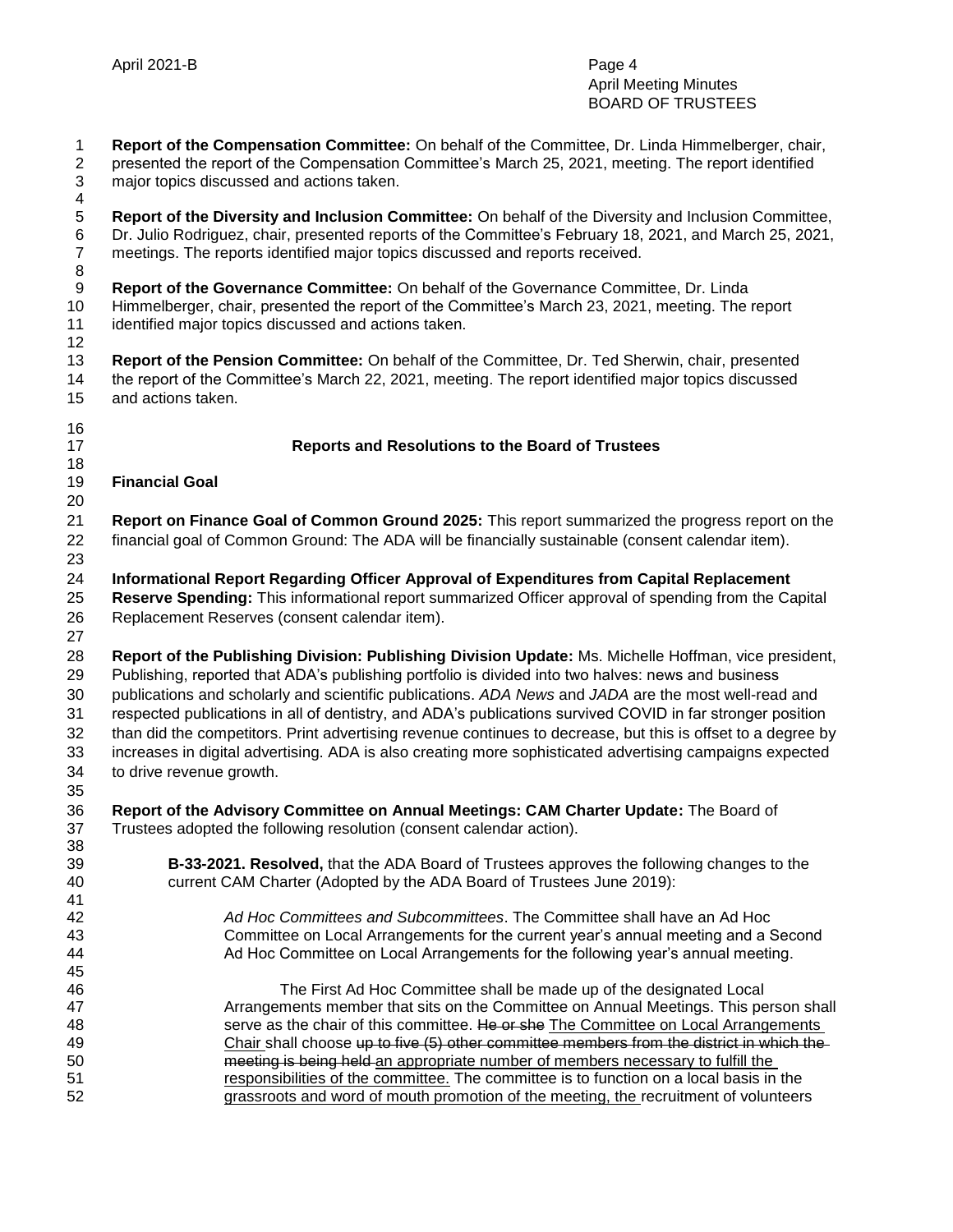# April Meeting Minutes BOARD OF TRUSTEES

| 1<br>$\overline{c}$ | needed for the annual meeting and to help onsite during the annual meeting. Only the<br>chair of the committee is a member of the Committee on Annual Meetings.                                               |
|---------------------|---------------------------------------------------------------------------------------------------------------------------------------------------------------------------------------------------------------|
| 3<br>4              | The Second Ad Hoc Committee shall be made up of the designated Local                                                                                                                                          |
| 5                   | Arrangements member that sits on the Committee on Annual Meetings. This person shall                                                                                                                          |
| 6                   | serve as the chair of this committee. He or she-The Committee on Local Arrangements                                                                                                                           |
| $\overline{7}$      | Chair shall choose up to five (5) other committee members from the district in which the                                                                                                                      |
| 8                   | meeting is being held an appropriate number of members necessary to fulfill the                                                                                                                               |
| 9                   | responsibilities of the committee. The committee is to function on a local basis in the                                                                                                                       |
| 10                  | grassroots and word of mouth promotion of the meeting, the recruitment of volunteers                                                                                                                          |
| 11                  | needed for the annual meeting and to help onsite during the annual meeting. Only the                                                                                                                          |
| 12                  | chair of the committee is a member of the Committee on Annual Meetings.                                                                                                                                       |
| 13                  |                                                                                                                                                                                                               |
| 14                  | Report of the Council on Members Insurance and Retirement Programs: ADA Members Insurance                                                                                                                     |
| 15                  | Plans State Regulatory Filings by Protective Life Insurance Company: This informational report                                                                                                                |
| 16<br>17            | advised the Board that Protective Life Insurance Company, in connection with the acquisition of the<br>Great-West Life & Annuity Insurance Company including the ADA Plans, is in the process of newly filing |
| 18                  | each of the nine ADA Members and Student Members Insurance Plans master policies with thirty-five                                                                                                             |
| 19                  | state insurance regulators to reaffirm legal compliance (consent calendar item).                                                                                                                              |
| 20                  |                                                                                                                                                                                                               |
| 21                  | <b>Membership Goal</b>                                                                                                                                                                                        |
| 22                  |                                                                                                                                                                                                               |
| 23                  | Report on Membership Goal of Common Ground 2025: This report summarized the progress report                                                                                                                   |
| 24                  | on the membership goal of Common Ground: The ADA will have sufficient members to be the premier                                                                                                               |
| 25                  | voice for oral health (consent calendar item).                                                                                                                                                                |
| 26                  |                                                                                                                                                                                                               |
| 27                  | Report of the New Dentist Committee: Dr. Daniel Hall, chair, New Dentist Committee, provided                                                                                                                  |
| 28                  | updates on New Dentist related matters. Dr. Leary moved Resolutions B-26 and B-27 for the Board's                                                                                                             |
| 29                  | consideration. On vote, the Board adopted Resolutions B-26 and B-27.                                                                                                                                          |
| 30                  |                                                                                                                                                                                                               |
| 31                  | B-26-2021. Resolved, that Dr. Mai-Ly Duong be nominated to serve as the New Dentist Member                                                                                                                    |
| 32                  | of the Council on Scientific Affairs for the 2021-2022 term, and be it further                                                                                                                                |
| 33                  |                                                                                                                                                                                                               |
| 34                  | Resolved, that Dr. Duong's nomination be transmitted to the 2021 House of Delegates.                                                                                                                          |
| 35                  |                                                                                                                                                                                                               |
| 36                  |                                                                                                                                                                                                               |
| 37                  | B-27-2021. Resolved, that the ADA shall no longer offer a New Dentist Conference, and be it                                                                                                                   |
| 38                  | further                                                                                                                                                                                                       |
| 39                  |                                                                                                                                                                                                               |
| 40                  | Resolved, that the New Dentist Committee and the Advisory Committee on Annual Meetings are                                                                                                                    |
| 41<br>42            | requested to continue to collaborate during 2021 on the development of the new dentist                                                                                                                        |
| 43                  | experience at the 2021 SmileCon meeting, and be it further                                                                                                                                                    |
| 44                  | Resolved, that the Advisory Committee on Annual Meetings is requested to collaborate with the                                                                                                                 |
| 45                  | New Dentist Committee to maximize the new dentist experience at all future SmileCon meetings.                                                                                                                 |
| 46                  |                                                                                                                                                                                                               |
| 47                  | Report on Pilot for Enhancing Retention Impact of the Quarter Year Dues Campaign: The Board of                                                                                                                |
| 48                  | Trustees adopted the following resolution (consent calendar action).                                                                                                                                          |
| 49                  |                                                                                                                                                                                                               |
| 50                  | B-32-2021. Resolved, that the Pilot Program For Enhancing the Retention Impact of the Quarter-                                                                                                                |
| 51                  | Year Dues Campaign be expanded through 2022 to include all state societies interested in                                                                                                                      |
| 52                  | participating.                                                                                                                                                                                                |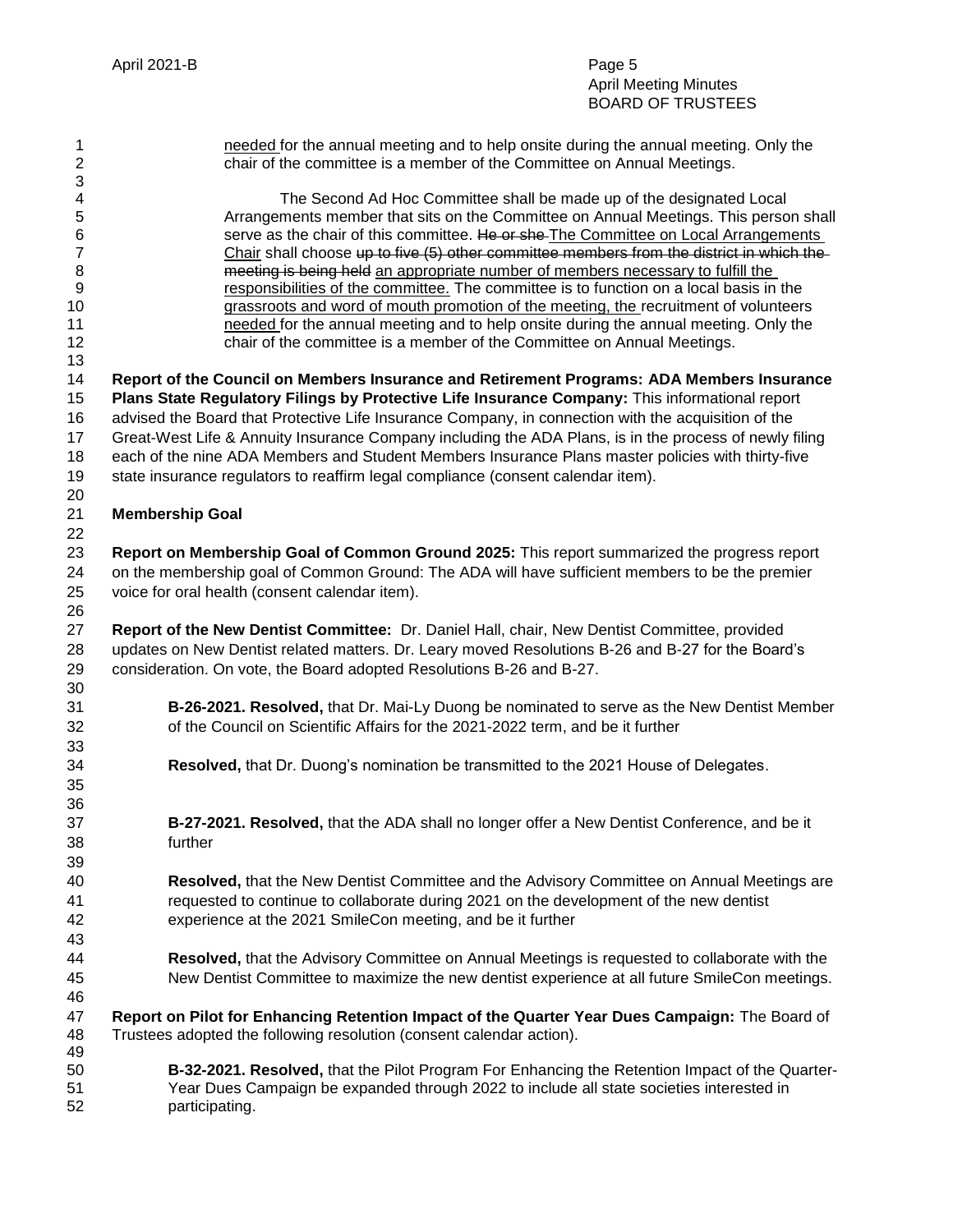#### **Organizational Goal**

 **Report on Organizational Capacity Goal of Common Ground 2025:** This report summarized the progress made on the organizational goal of Common Ground: All levels of the ADA will have sufficient organizational capacity necessary to achieve the goals of the strategic plan (consent calendar item). 

#### **Public Goal**

  $\frac{2}{3}$ 

 **Report on Public Goal of Common Ground 2025: Public Goal Strategic Discussion:** Dr. Dave Preble, Dr. Marcelo Araujo, Dr. Marko Vujicic, and Mr. Michael Graham presented the Board with progress made on the public goal of Common Ground before opening to a Board strategic discussion. For 2021, a major focus of the ADA's work under the public goal is health equity. Cost barriers to dental care are decreasing for children, but rising for adults and seniors. Disparities among racial groups is also widening. ADA is focusing on health equity for multiple reasons. It reflects the approach of the Biden administration and will help to maintain influence in Washington. Health equity also reflects ADA's core values. This focus also addresses other issues such as Eldercare, Medicaid and the public option for healthcare favored by President Biden. CAAP is also working on health equity and will likely propose formal ADA policy at the House of Delegates. 

 **Report of the Senior Vice President, Practice Institute: Proposal to Amend Metric on Objective 10 of Common Ground 2025:** It was reported that the Third Party Payer Concierge program was disbanded in 2020 as a result of intentional prioritization and associated budgetary reduction. Given this change, the ADA no longer responds to member calls related to dental benefit programs resulting in a need to revise the second metric associated with Objective 10. Following the report, Resolution B-21 was moved for the Board's consideration; on vote, Resolution B-21 was adopted by the Board of Trustees. 

- **B-21-2021. Resolved,** that the metrics for Public Goal, Objective 10 of the Common Ground 2025 Strategic Plan be modified as follows:
- **Increase of legislative and regulatory activity in the states related to both public and** private Third Party Payers by 30% in SPA States.
- Increase dentist participation in standardized industry solutions by 10% that lower administrative burden when participating with third party dental benefit programs.

 39 During discussion, Dr. Preble was asked to provide an update on the ADA relationship with Bento. A toolkit with talking points related to Bento will be developed and provided to the Board. 

 **Report of the Council on Dental Practice: ADA Standards Volunteer Awards Program:** The Board of Trustees adopted the following resolutions (consent calendar actions). 

- **B-22-2021. Resolved,** that the 2021 Standards Committee on Dental Products Volunteer Award be presented to:
- Mr. Chi Shi Wong
- **B-23-2021. Resolved,** that the 2021 Standards Committee on Dental Informatics Volunteer Award be presented to:
- Dr. Holly Moon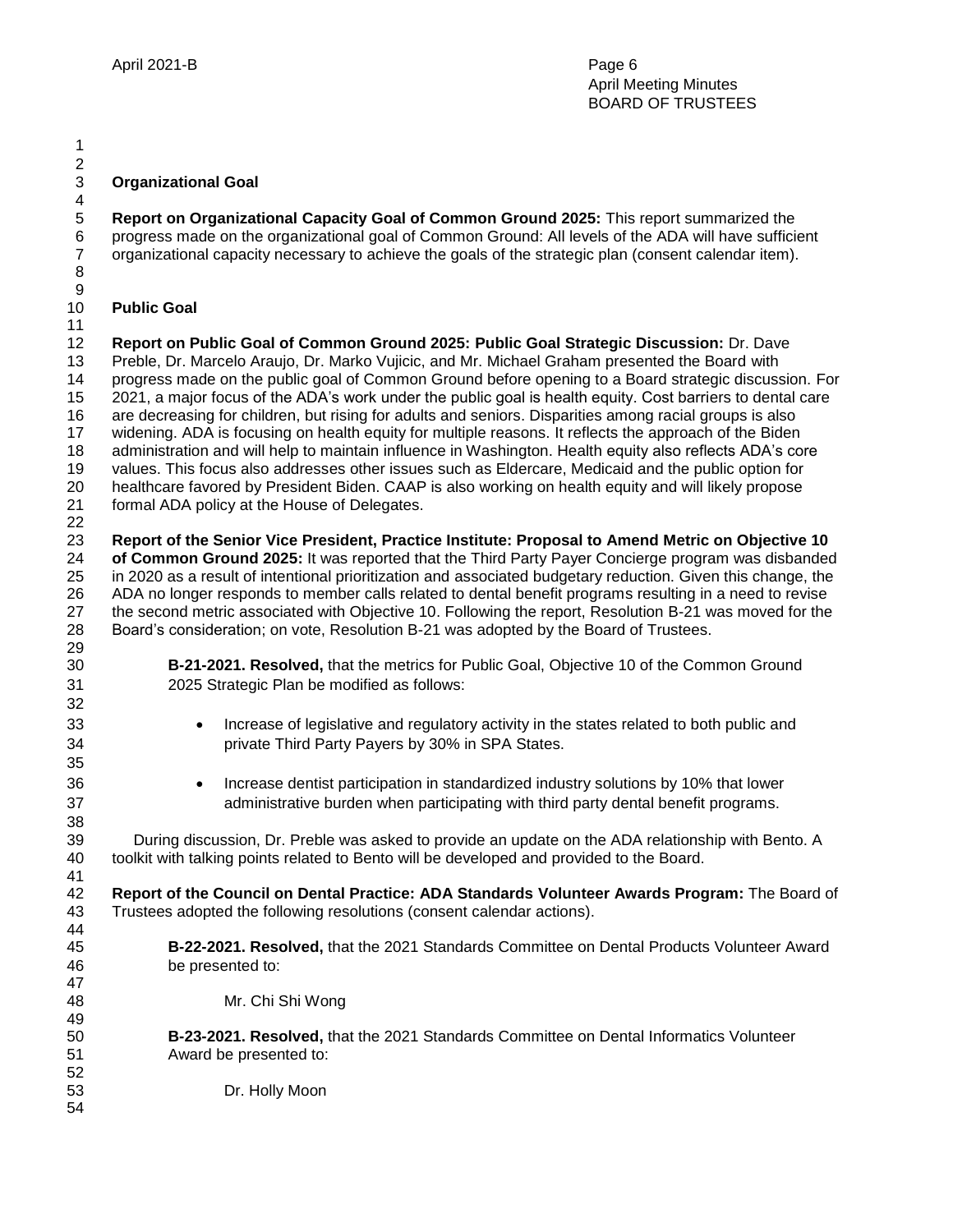**Report of the Council on Dental Benefit Programs: Consultant Appointments:** This informational report notified the Board of the six ADA members appointed as consultants for CDBP to serve until the close of the 2021 House of Delegates (consent calendar item). **Report of the Senior Vice President, Government and Public Affairs: Federal and State Legislative, Regulatory, and Public Affairs Update:** Mr. Michael Graham reported about possible legislation in DC. The infrastructure bill will be a true test as to whether bipartisan legislation will take place this year. The DC office is now engaging with state attorneys general about McCarron Ferguson, as a consumer protection measure. There is also potential increased federal appropriations to enhance antitrust enforcement efforts. Thirty one states are participating in the FIIST program. Virtual Lobby Day will commence on April 25. **ADPAC Report on Edited Policy Manual and Giving Guidelines:** This informational report provided background information on the history of PACs, ADPAC's funds and operating accounts as well as ADPAC activities in reaction to the 2020 Election Cycle and events that took place at the United States Capitol on January 6, 2021. Mr. Michael Graham answered several questions from members of the Board regarding this ADPAC Report. During discussion, a motion was made to move into closed session. Hearing no objection, the motion to move into closed session was adopted by general consent. 20 Later in the meeting and in open session, Dr. Sabates moved Resolution B-44 for the Board's consideration. **B-44. Resolved**, that a seven member *ad hoc* Workgroup be established to study the structure of ADPAC within the ADA's corporate structure, including ADPAC's own authority as well as the Board of Trustees' authority over it, and be it further **Resolved**, that the President be authorized to appoint the Workgroup members, including the chair, and be it further **Resolved**, that the Workgroup conduct its meetings by video and teleconferencing and provide the Board of Trustees with regular progress reports on its work until submission of its final report, with recommendations as appropriate, by no later than the September 2021 Board of Trustees meeting, and be it further **Resolved**, that the Workgroup shall be supported by the Senior Vice President of Government Affairs and the ADA General Counsel or his designee, as well as any other staff identified by the Executive Director. 39 Following discussion, Dr. Sabates made a motion to withdraw B-44. On vote, the motion to withdraw Resolution B-44 was adopted by the Board. **Joint Commission on National Dental Examinations: Report on the 2020 Research and Development Fund:** This informational report provided the Board with JCNDE's required summary of its Research and Development Fund activity for calendar year 2020 (consent calendar item). **Informational Report of the Senior Vice President Education and Professional Affairs: Interstate Licensure Compacts:** This informational report summarized the dental licensure compact development process. The Board discussed CDEL's grant application for the development of a licensure compact in dentistry and dental hygiene as outlined in the report. Such compacts are consistent with existing ADA policy and the Council acted within its authority as a committee of the House of Delegates in support of ADA policy on licensure. The Council's Annual Report to the House will include detailed information on interstate licensure compacts. It was requested that the further discussion on interstate compacts be added to the July Board agenda.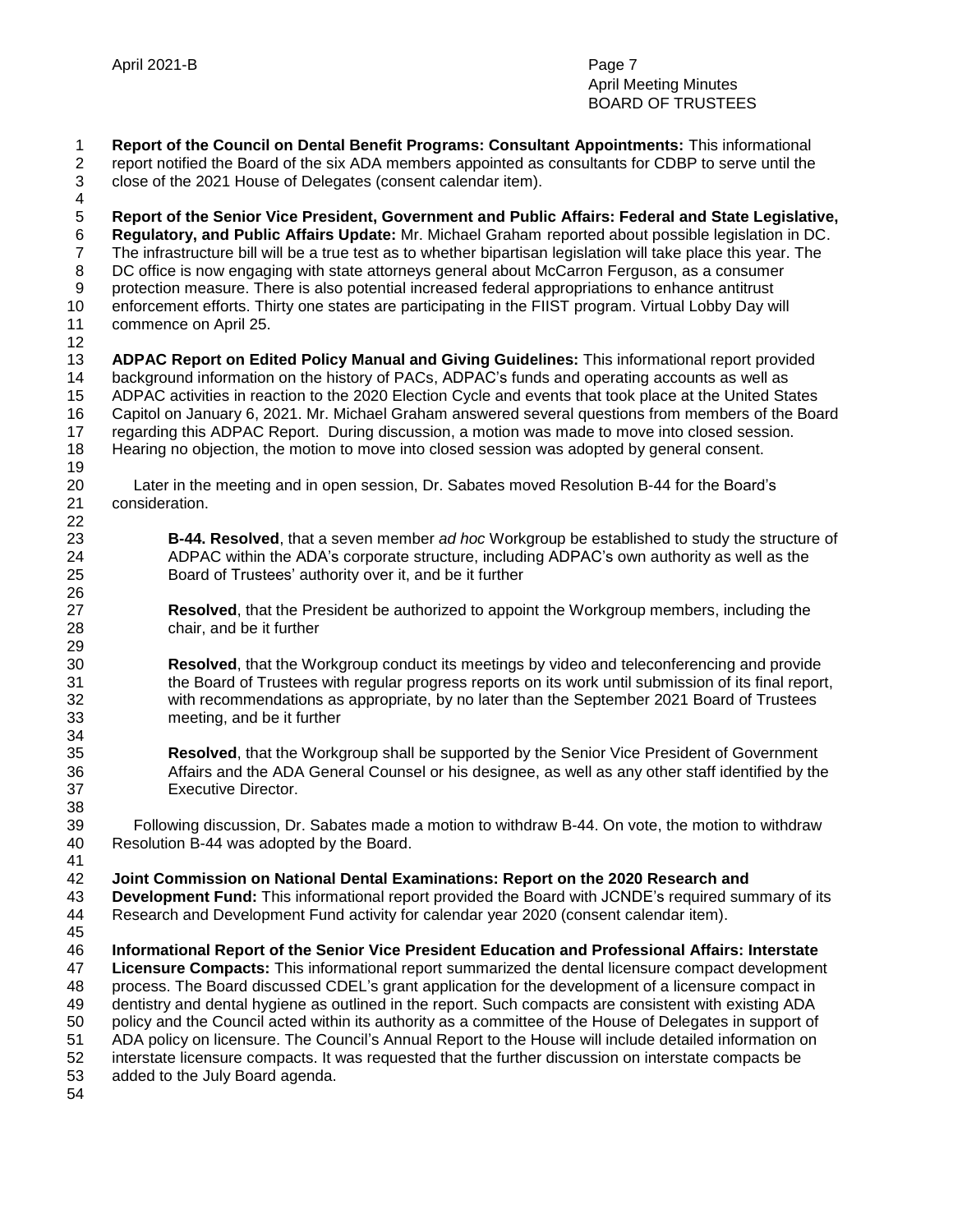**Admission Test for Dental Hygiene (ATDH) Progress Update:** This informational report described the progress the ATDH Steering Committee has made with respect to ATDH development, and provided the anticipated timeline for ATDH implementation (consent calendar item). 

## **Subsidiaries and Affiliate Entities**

 **Report of ADA Business Innovation Group: ADA Practice Transitions™ Update:** This informational report provided a summary of ADABIG activities since the February Board meeting (consent calendar item).

 **Report of ADA Business Enterprises:** This informational report provided a summary of ADABEI activities in 2021 (consent calendar item).

 **ADA Foundation: Meeting of the Member:** The regular session of the Board of Trustees was adjourned for the purpose of convening the Member Meeting of the ADA Foundation.

#### **Liaison Reports**

 **Report of Dr. James D. Stephens, Liaison to the Council on Dental Practice:** This informational report summarized the November 21-21, 2020, CDP meeting (consent calendar item). 

 **Report of Dr. Linda K. Himmelberger, Liaison to the Council on Dental Education and Licensure:** This informational report summarized the January 21-22, 2021, CDEL meeting (consent calendar item). 

 **Report of Dr. James D. Stephens, Liaison to the American Student Dental Association:** This informational report summarized the January 2021, ASDA meeting (consent calendar item). 

 **Report of Dr. James D. Stephens, Liaison to the American Student Dental Association on the February 2021 ASDA Virtual House of Delegates:** This informational report summarized the February 19-21, 2021, ASDA Virtual House of Delegates meeting (consent calendar item).

 **Report of Dr. Julio H. Rodriguez, Liaison to the Council on Dental Benefit Programs:** This informational report summarized updates ahead of the May 2021, CDBP meeting (consent calendar item). 

 **Report of Dr. Susan Becker Doroshow, Liaison to the Council on Communications:** This informational report summarized the March 12-13, 2021, CC meeting (consent calendar item).

40<br>41 **Report of Dr. Gary Oyster, Liaison to the Council on Ethics, Bylaws and Judicial Affairs:** This informational report summarized the March 25-26, 2021, CEBJA meeting (consent calendar item).

 **Report of Dr. Brett Kessler, ADA Liaison to the Dental Lifeline Network Board of Directors:** Dr. Kessler reported that since its inception in 1985, Donated Dental Services (DDS) volunteer dentists and labs have donated over \$495 million of comprehensive treatment for more than 165,914 vulnerable people thanks, in part, to the many ADA members who volunteer. Dr. Kessler also reported that the Dental Lifeline Network will have a big presence at SmileCon this year.

- 
- **Organizational/Other**
- **Report of Nominations to the Council on Scientific Affairs:** The Board of Trustees adopted the following resolution (consent calendar action).
-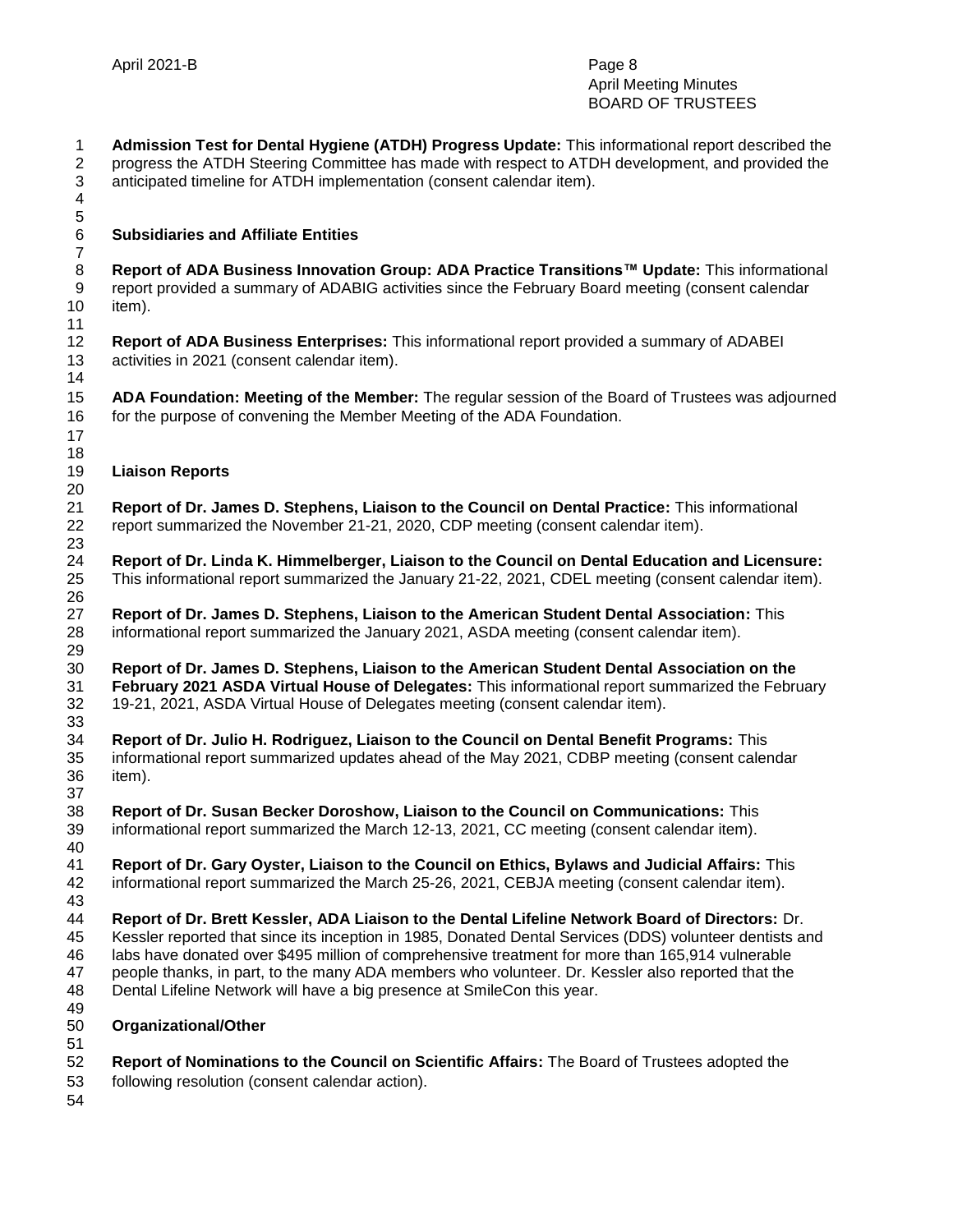| 1<br>2<br>3    | B-25-2021. Resolved, that the names and qualifications of the following four individuals be<br>transmitted to the 2021 House of Delegates as nominees for membership on the Council on<br>Scientific Affairs for the 2021-2025 term. |
|----------------|--------------------------------------------------------------------------------------------------------------------------------------------------------------------------------------------------------------------------------------|
| 4              |                                                                                                                                                                                                                                      |
| 5              | Dr. Juliana da Costa (District 11)                                                                                                                                                                                                   |
| 6              | Dr. Ashraf F. Fouad (District 5)                                                                                                                                                                                                     |
| $\overline{7}$ | Dr. William A. MacDonnell (District 1)                                                                                                                                                                                               |
| 8              | Dr. Alessandro Villa (District 13)                                                                                                                                                                                                   |
| 9              |                                                                                                                                                                                                                                      |
| 10             | Confidential Report on Nomination for ADA Distinguished Service Award: The Board of Trustees                                                                                                                                         |
| 11             | adopted the following resolution (consent calendar action).                                                                                                                                                                          |
| 12             |                                                                                                                                                                                                                                      |
| 13<br>14       | B-28-2021. Resolved, that the 2021 Distinguished Service Award be presented to:                                                                                                                                                      |
| 15             | <b>Rear Admiral Timothy Ricks</b>                                                                                                                                                                                                    |
| 16             |                                                                                                                                                                                                                                      |
| 17             | Report on Nominations for ADA Honorary Membership: The Board of Trustees adopted the following                                                                                                                                       |
| 18             | resolutions.                                                                                                                                                                                                                         |
| 19             |                                                                                                                                                                                                                                      |
| 20             | B-29-2021. Resolved, that Honorary Membership to the American Dental Association be                                                                                                                                                  |
| 21             | awarded to:                                                                                                                                                                                                                          |
| 22             |                                                                                                                                                                                                                                      |
| 23             | Mr. Fred J. Leviton                                                                                                                                                                                                                  |
| 24             |                                                                                                                                                                                                                                      |
| 25             | Before consideration of Resolution B-30, Dr. Sabates reported that Mr. Stephen O'Loughlin's nomination                                                                                                                               |
| 26             | was submitted without the required CV. A motion was made and adopted to suspend the Board Rules                                                                                                                                      |
| 27             | regarding the requirement of a CV.                                                                                                                                                                                                   |
| 28             |                                                                                                                                                                                                                                      |
| 29             | B-30-2021. Resolved, that Honorary Membership to the American Dental Association be                                                                                                                                                  |
| 30             | awarded to:                                                                                                                                                                                                                          |
| 31             |                                                                                                                                                                                                                                      |
| 32             | Mr. Stephen O'Loughlin                                                                                                                                                                                                               |
| 33             |                                                                                                                                                                                                                                      |
| 34             | B-31-2021. Resolved, that Honorary Membership to the American Dental Association be                                                                                                                                                  |
| 35             | awarded to:                                                                                                                                                                                                                          |
| 36             |                                                                                                                                                                                                                                      |
| 37             | Mr. Richard D. Stevens                                                                                                                                                                                                               |
| 38             |                                                                                                                                                                                                                                      |
| 39             | Report of the Division of Legal Affairs: Summary of Litigation and Other Matters: This confidential                                                                                                                                  |
| 40             | report was presented in an Attorney-Client session.                                                                                                                                                                                  |
| 41             |                                                                                                                                                                                                                                      |
| 42             | Report of the President: Dr. Daniel Klemmedson presented an oral report that summarized his activities                                                                                                                               |
| 43             | since the February Board meeting.                                                                                                                                                                                                    |
| 44             |                                                                                                                                                                                                                                      |
| 45             | Report of the President-elect: Dr. Cesar Sabates presented an oral report that summarized his activities                                                                                                                             |
| 46             | since the February Board meeting.                                                                                                                                                                                                    |
| 47             |                                                                                                                                                                                                                                      |
| 48             | Report of the Executive Director: Dr. Kathleen O'Loughlin reported on the state of the Association                                                                                                                                   |
| 49             | including progress in recovery from COVID-related financial and membership challenges.                                                                                                                                               |
| 50             |                                                                                                                                                                                                                                      |
| 51             |                                                                                                                                                                                                                                      |
| 52             | <b>Special Orders of Business/Special Appearances</b>                                                                                                                                                                                |